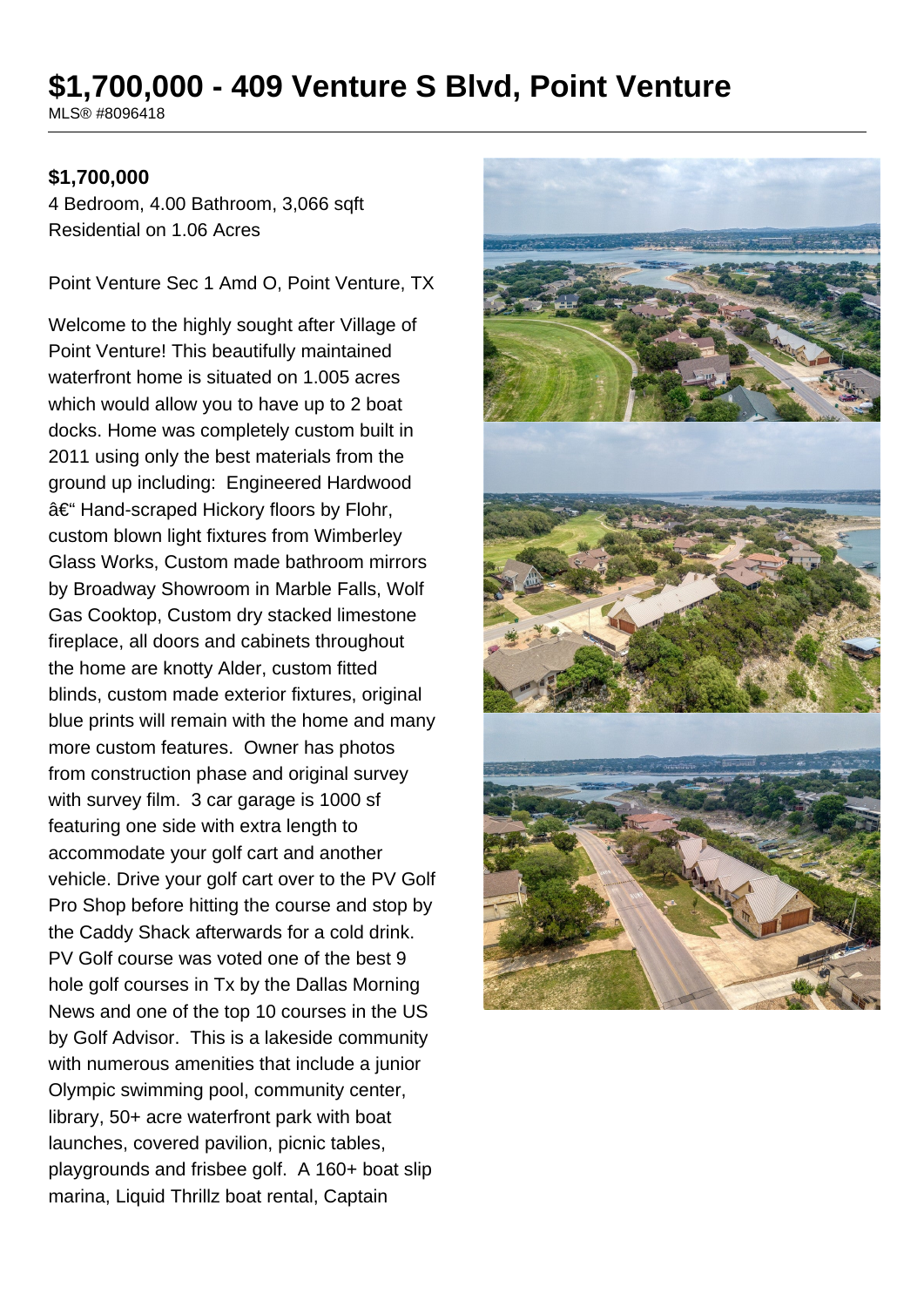Peteâ€<sup>™</sup>s marina restaurant and much more.

Built in 2011

### **Essential Information**

| MLS@#                 | 8096418                        |
|-----------------------|--------------------------------|
| Price                 | \$1,700,000                    |
| <b>Bedrooms</b>       | 4                              |
| <b>Bathrooms</b>      | 4.00                           |
| <b>Full Baths</b>     | 4                              |
| <b>Square Footage</b> | 3,066                          |
| Acres                 | 1.06                           |
| <b>Year Built</b>     | 2011                           |
| <b>Type</b>           | <b>Residential</b>             |
| Sub-Type              | <b>Single Family Residence</b> |
| <b>Status</b>         | Active                         |

# **Community Information**

| <b>Address</b> | 409 Venture S Blvd        |
|----------------|---------------------------|
| Area           | LN                        |
| Subdivision    | Point Venture Sec 1 Amd O |
| City           | <b>Point Venture</b>      |
| County         | Travis                    |
| <b>State</b>   | TX.                       |
| Zip Code       | 78645                     |

## **Amenities**

| <b>Utilities</b> | Cable Available, Electricity Connected, Fiber Optic Available, High       |  |
|------------------|---------------------------------------------------------------------------|--|
|                  | Speed Internet Available, Phone Connected, Water Connected,               |  |
|                  | <b>Underground Utilities</b>                                              |  |
| <b>Features</b>  | Barbecue, Common Grounds/Area, Clubhouse, Conference/Meeting              |  |
|                  | Room, Fitness Center, Fishing, Golf, Gated, Lake, Playground, Park,       |  |
|                  | Pool, Sport Court(s), Tennis Court(s), Library, Putting Green, Restaurant |  |
| Parking          | Concrete, Door-Multi, Driveway, Garage, Inside Entrance, Garage Faces     |  |
|                  | Side, Lighted, Oversized, RV Garage                                       |  |
| # of Garages     | 3                                                                         |  |
| Garages          | Garage Door Opener                                                        |  |
| View             | Lake, Trees/Woods, Water                                                  |  |
| Is Waterfront    | Yes                                                                       |  |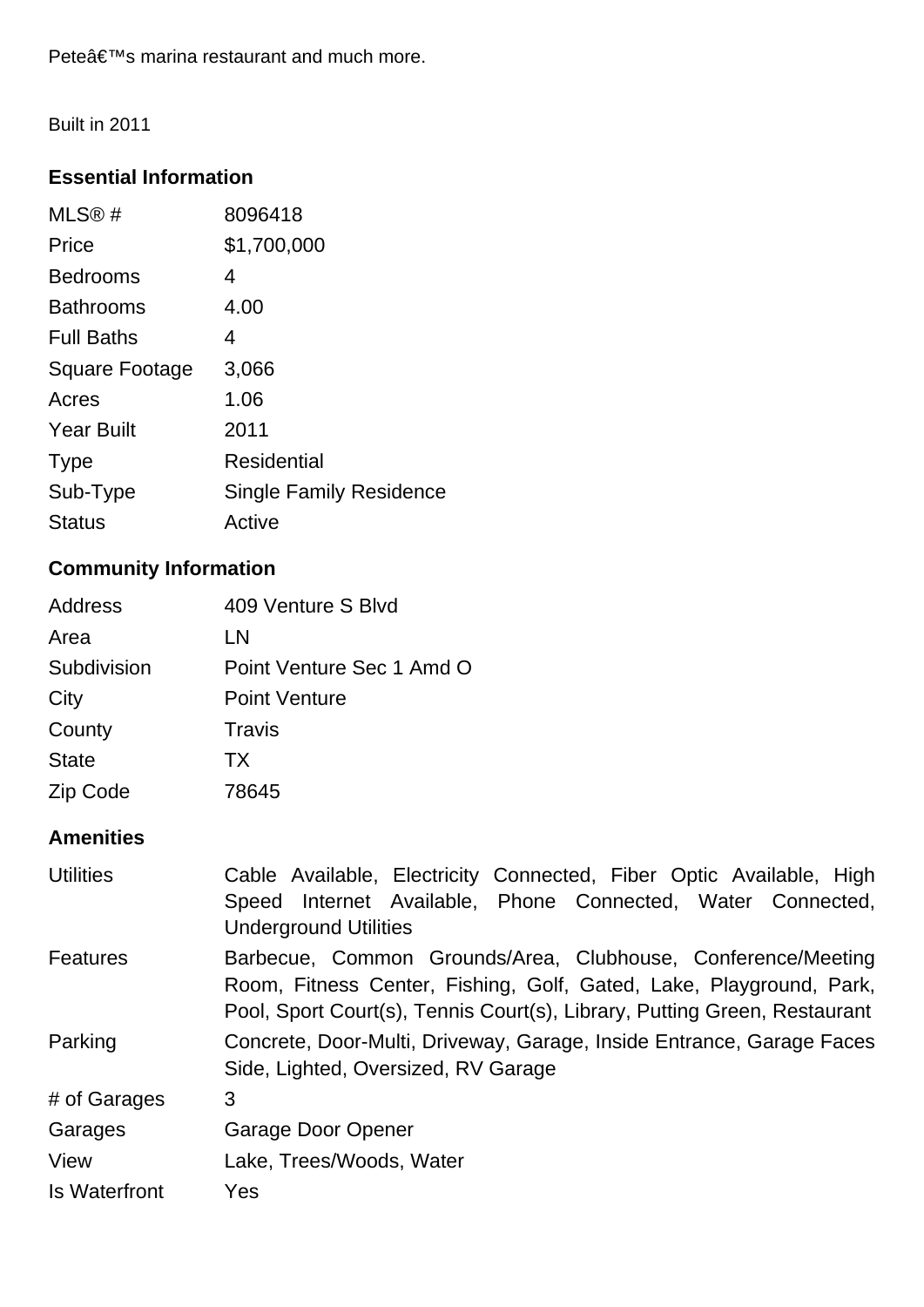| Waterfront               | Lake Front, Waterfront                                                                                                                                                                                                                                                                                                     |  |
|--------------------------|----------------------------------------------------------------------------------------------------------------------------------------------------------------------------------------------------------------------------------------------------------------------------------------------------------------------------|--|
| <b>Interior</b>          |                                                                                                                                                                                                                                                                                                                            |  |
| Interior                 | Tile, Wood, Slate                                                                                                                                                                                                                                                                                                          |  |
| Appliances               | Built-In Electric Oven, Bar Fridge, Convection Oven, Dryer, Dishwasher,<br>Free-Standing Refrigerator, Gas Cooktop, Disposal, Ice Maker,<br>Microwave, Range Hood, Self Cleaning Oven, Stainless<br><b>Steel</b><br>Appliance(s), Tankless Water Heater, Vented Exhaust Fan, Wine<br>Refrigerator, Washer, Propane Cooktop |  |
| Heating                  | Central, Fireplace(s), Heat Pump, Hot Water, Propane, Propane Stove                                                                                                                                                                                                                                                        |  |
| # of Fireplaces          | 1                                                                                                                                                                                                                                                                                                                          |  |
| <b>Fireplaces</b>        | Great Room, Masonry, Raised Hearth, Wood Burning, Gas Starter,<br><b>Stone</b>                                                                                                                                                                                                                                             |  |
| # of Stories             | 1                                                                                                                                                                                                                                                                                                                          |  |
| <b>Stories</b>           | One                                                                                                                                                                                                                                                                                                                        |  |
| <b>Exterior</b>          |                                                                                                                                                                                                                                                                                                                            |  |
| <b>Exterior Features</b> | Exterior Steps, Lighting, Private Yard, Rain Gutters, RV Hookup                                                                                                                                                                                                                                                            |  |
| Lot Description          | Back Yard, Close to Clubhouse, Front Yard, Near Golf Course, Gentle<br>Sloping, Many Trees                                                                                                                                                                                                                                 |  |
| Roof                     | Metal                                                                                                                                                                                                                                                                                                                      |  |
| Construction             | Blown-In Insulation, HardiPlank Type, Stone                                                                                                                                                                                                                                                                                |  |

Foundation Slab

### **School Information**

| <b>District</b> | Lago Vista ISD |
|-----------------|----------------|
| Elementary      | Lago Vista     |
| <b>Middle</b>   | Lago Vista     |
| High            | Lago Vista     |

### **Additional Information**

| May 14th, 2022 |
|----------------|
| 33             |
| 200            |
| Monthly        |
|                |

Property Listed by: All City Real Estate Ltd. CoThe information being provided is for consumers' personal, non-commercial use and may not be used for any purpose other than to identify prospective properties consumers may be interested in purchasing. Based on information from the Austin Board of REALTORS® (alternatively, from ACTRIS) from June 24th, 2022 at 5:45pm CDT. Neither the Board nor ACTRIS guarantees or is in any way responsible for its accuracy. The Austin Board of REALTORS®, ACTRIS and their affiliates provide the MLS and all content therein "AS IS" and without any warranty, express or implied. Data maintained by the Board or ACTRIS may not reflect all real